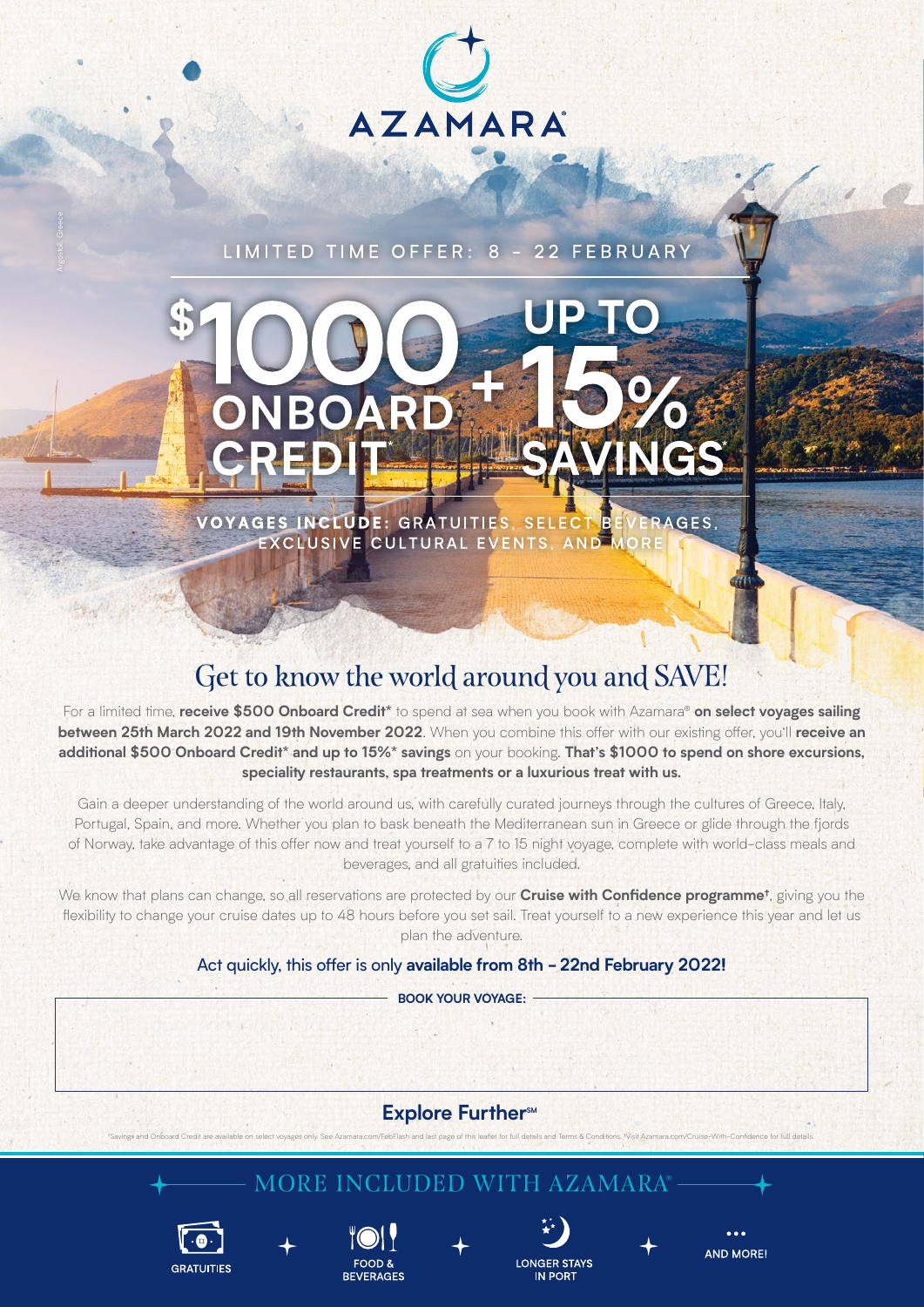### **APPLICABLE SAILINGS**

AZAMARA

| <b>SAIL</b>                        | <b>NIGHTS</b>   | <b>VOYAGE ITINERARY</b>             | <b>EMBARK</b>               | <b>DEBARK</b>               |  |  |
|------------------------------------|-----------------|-------------------------------------|-----------------------------|-----------------------------|--|--|
| <b>AZAMARA PURSUIT<sup>®</sup></b> |                 |                                     |                             |                             |  |  |
| 25 Mar 22                          | 8               | <b>SPAIN INTENSIVE</b>              | LISBON, PORTUGAL            | <b>BARCELONA, SPAIN</b>     |  |  |
| 2 Apr 22                           | $\overline{7}$  | MEDITERRANEAN JEWELS                | <b>BARCELONA, SPAIN</b>     | ROME (CIVITAVECCHIA), ITALY |  |  |
| 9 Apr 22                           | $\overline{7}$  | <b>ITALY INTENSIVE</b>              | ROME (CIVITAVECCHIA), ITALY | <b>VENICE, ITALY</b>        |  |  |
| 16 Apr 22                          | $\overline{7}$  | DALMATIAN SPRINGTIME                | <b>VENICE, ITALY</b>        | ATHENS (PIRAEUS), GREECE    |  |  |
| 23 Apr 22                          | 12              | <b>EGYPT &amp; ISRAEL INTENSIVE</b> | ATHENS (PIRAEUS), GREECE    | <b>ISTANBUL, TURKEY</b>     |  |  |
| 5 May 22                           | 12              | <b>BLACK SEA &amp; NORTH GREECE</b> | <b>ISTANBUL, TURKEY</b>     | ATHENS (PIRAEUS), GREECE    |  |  |
| 17 May 22                          | $\overline{9}$  | MEDITERRANEAN MOSAIC                | ATHENS (PIRAEUS), GREECE    | <b>BARCELONA, SPAIN</b>     |  |  |
| 26 May 22                          | 5               | <b>GRAND PRIX WEEKEND</b>           | <b>BARCELONA, SPAIN</b>     | <b>BARCELONA, SPAIN</b>     |  |  |
| 31 May 22                          | $\overline{7}$  | <b>SPAIN INTENSIVE</b>              | <b>BARCELONA, SPAIN</b>     | LISBON, PORTUGAL            |  |  |
| 7 Jun 22                           | 10              | <b>NORTHERN CITIES</b>              | LISBON, PORTUGAL            | STOCKHOLM, SWEDEN           |  |  |
| 29 Jun 22                          | $\overline{7}$  | <b>NORWAY INTENSIVE</b>             | OSLO, NORWAY                | COPENHAGEN, DENMARK         |  |  |
| 16 Jul 22                          | 11              | ST. PETE & THE BALTIC               | STOCKHOLM, SWEDEN           | SOUTHAMPTON, ENGLAND        |  |  |
| 25 Aug 22                          | 12              | <b>BALTIC &amp; AMSTERDAM</b>       | COPENHAGEN, DENMARK         | AMSTERDAM, NETHERLANDS      |  |  |
| 30 Sep 22                          | 10 <sup>°</sup> | AMALFI & DALMATIAN COASTS           | <b>BARCELONA, SPAIN</b>     | <b>VENICE, ITALY</b>        |  |  |
| 10 Oct 22                          | $\overline{7}$  | <b>CROATIA INTENSIVE</b>            | <b>VENICE, ITALY</b>        | <b>VENICE, ITALY</b>        |  |  |
| 17 Oct 22                          | 10              | <b>GREECE INTENSIVE</b>             | <b>VENICE, ITALY</b>        | ATHENS (PIRAEUS), GREECE    |  |  |
| 27 Oct 22                          | 8               | <b>TURKEY INTENSIVE</b>             | ATHENS (PIRAEUS), GREECE    | ATHENS (PIRAEUS), GREECE    |  |  |
| 19 Nov 22                          | 11              | <b>SPAIN INTENSIVE</b>              | ROME (CIVITAVECCHIA), ITALY | LISBON, PORTUGAL            |  |  |
| un yan nu<br>$8.13 - 10$           |                 |                                     |                             |                             |  |  |
| <b>AZAMARA JOURNEY®</b>            |                 |                                     |                             |                             |  |  |

26 May 22 10 GREECE INTENSIVE ATHENS (PIRAEUS), GREECE ATHENS (PIRAEUS), GREECE 5 Jun 22 | 12 BLACK SEA ATHENS (PIRAEUS), GREECE ATHENS (PIRAEUS), GREECE 27 Jun 22 12 BLACK SEA **BLACK SEA** ATHENS (PIRAEUS), GREECE ATHENS (PIRAEUS), GREECE 18 Jul 22 12 CLASSIC MED CLASSIC MED VENICE ITALY WELL FOR CLASSIC MEDICAL SPAIN 30 Jul 22 7 FRANCE INTENSIVE BARCELONA, SPAIN GENOA, ITALY 6 Aug 22 11 ITALY INTENSIVE GENOA, ITALY VENICE, ITALY 17 Aug 22 9 MEDITERRANEAN MOSAIC VENICE, ITALY VENICE, ITALY ATHENS (PIRAEUS), GREECE 26 Aug 22 | 11 | BLACK SEA ATHENS (PIRAEUS), GREECE | ISTANBUL, TURKEY 6 Sep 22 11 BLACK SEA **ISTANBUL, TURKEY** ATHENS (PIRAEUS), GREECE 6 Oct 22 11 ADRIATIC WONDERS VENICE, ITALY VENICE, ITALY ATHENS (PIRAEUS), GREECE 17 Oct 22 11 GREECE INTENSIVE ATHENS (PIRAEUS), GREECE ATHENS (PIRAEUS), GREECE ATHENS (PIRAEUS), GREECE 8 Nov 22 11 ANCIENT CIVILISATIONS ATHENS (PIRAEUS), GREECE ATHENS (PIRAEUS), GREECE 19 Nov 22 10 MEDITERRANEAN JOURNEY ATHENS (PIRAEUS), GREECE LISBON, PORTUGAL

Itineraries are correct at time of this document being created and subject to change and availability. For further details, call to discuss or visit **Azamara.com/FebFlash**